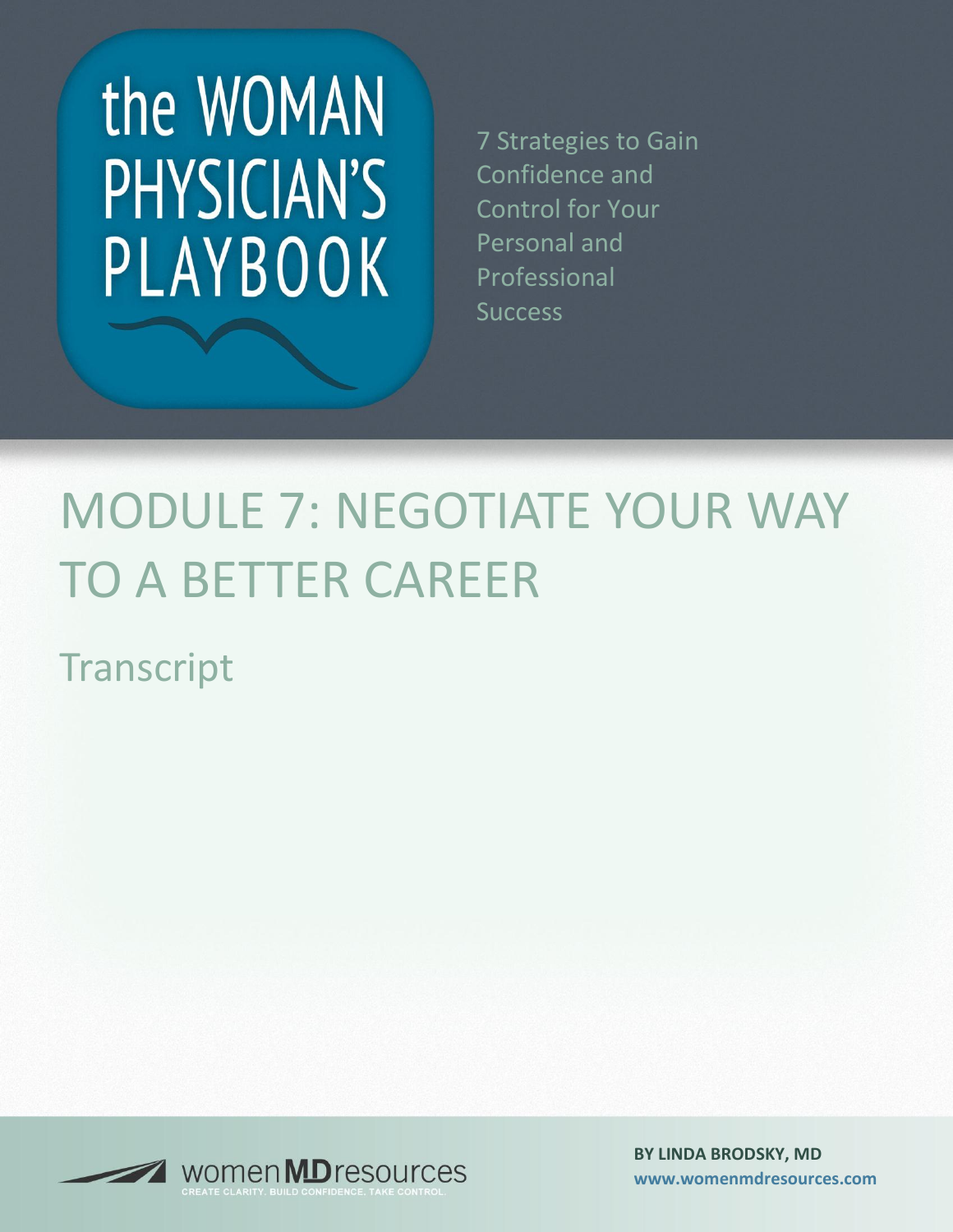

#### Copyright Notice

### **Woman Physician's Playbook: 7 Strategies to Gain Confidence and Control for Your Personal and Professional Success**

Copyright © 2103 by Women MD Resources, LLC

These materials contain proprietary content and must not be duplicated, transmitted or distributed by any means electronic or mechanical without written permission. Any unauthorized use is strictly prohibited.

For permission results, please contact: **<http://www.womenmdresources.com/about-us/contact-us/>**

#### Legal Notice

While every effort has been made to verify information provided in this document, neither the author nor the publisher assumes any responsibility for errors, omissions, or contradictory information contained within this document.

This document is not intended as legal, medical, or investment advice. The purchaser or reader of this document assumes all responsibility for the use of these materials and information. Linda Brodsky, MD and Women MD Resources assumes no responsibility or liability whatsoever on behalf of any purchaser or reader of these materials.

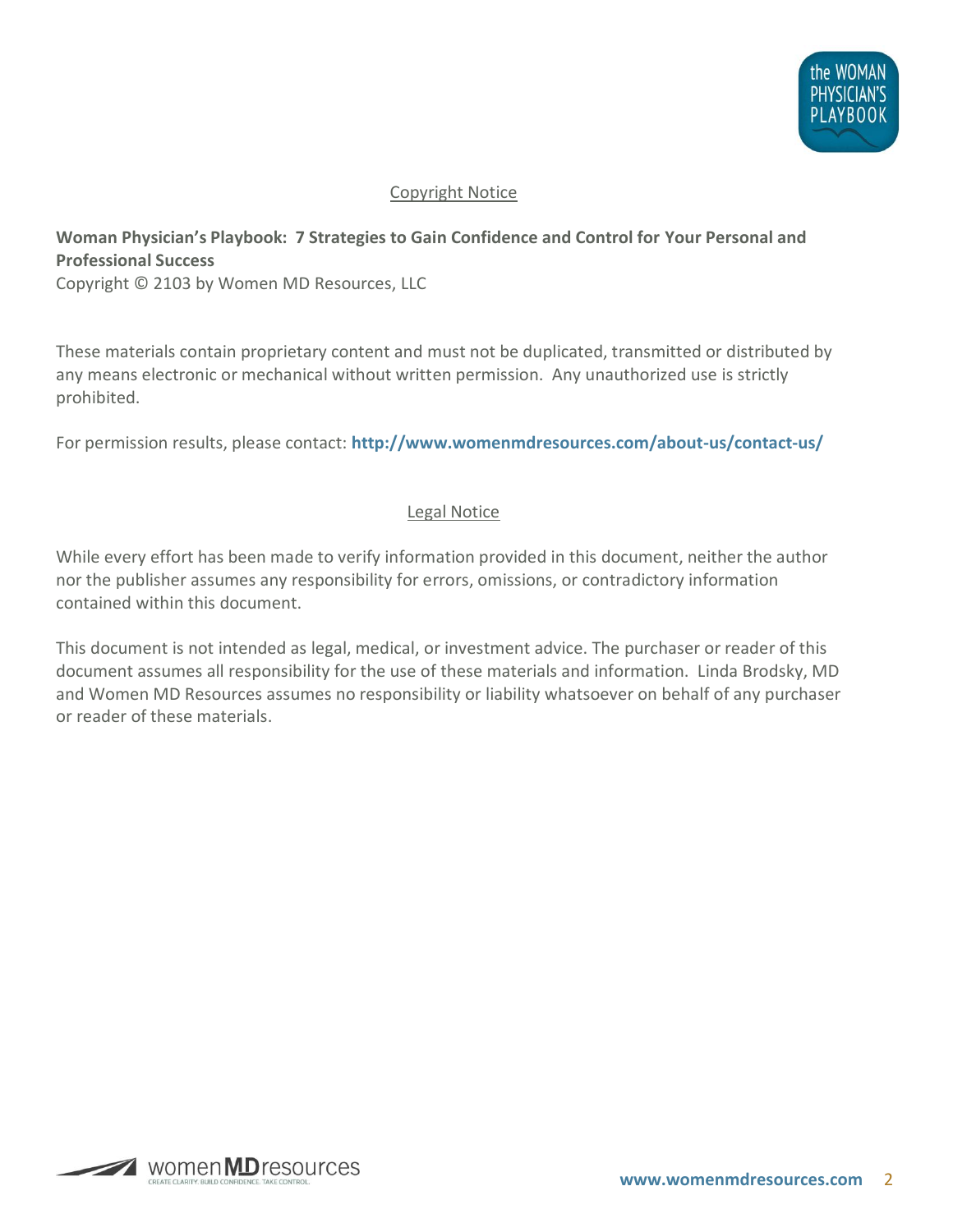

#### **For Your Information:**

We recognize that every person has different learning styles and therefore each module is accompanied by an almost word by word transcript of the video training.

**Dedication:** To all the women who tried and failed. You were still a success because you tried.



Linda Brodsky, MD Founder and President of Women MD Resources

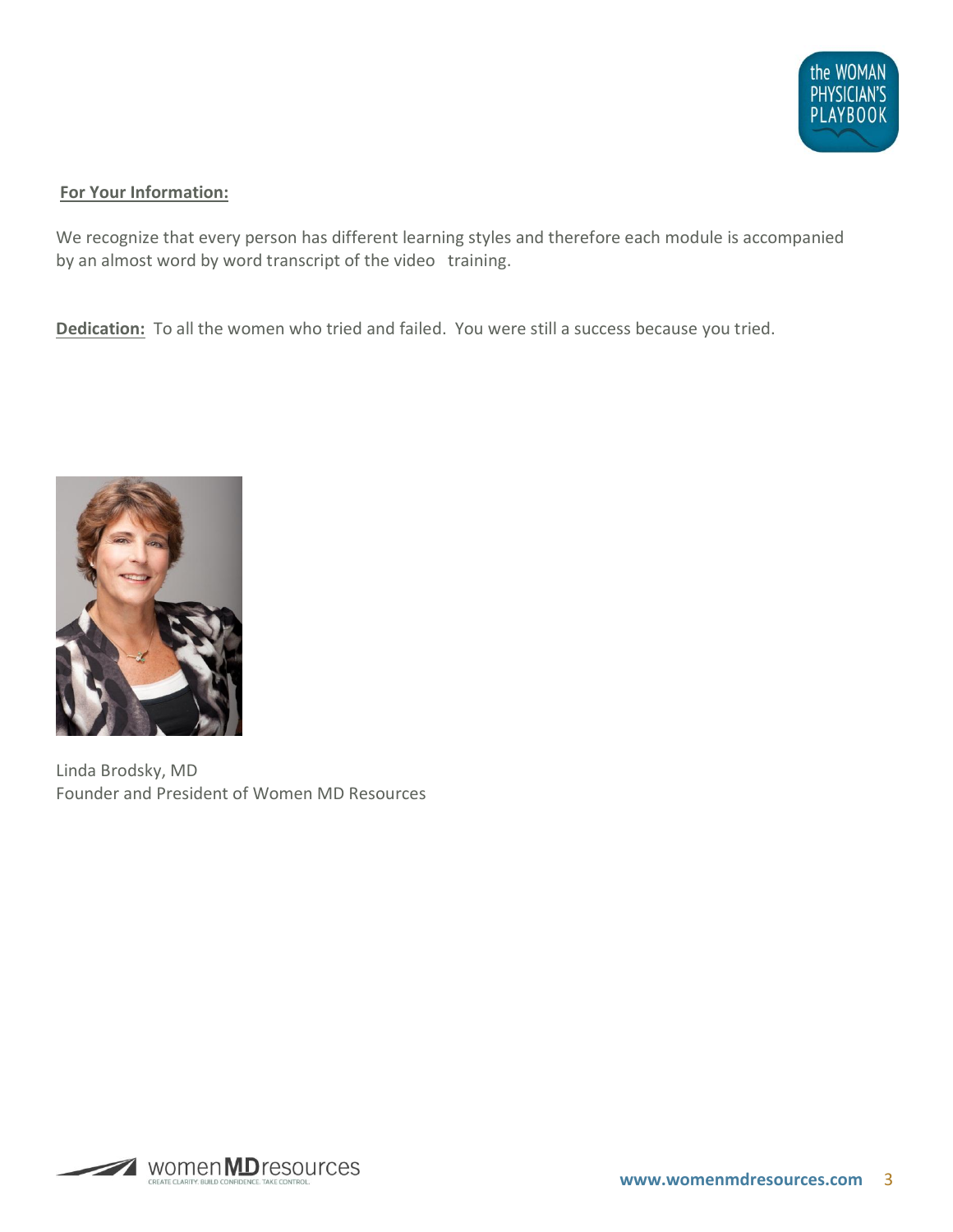

#### *Welcome!*

Hi everybody. This is Dr. Linda Brodsky. I am your host for the Women Physicians Playbook. We are on strategy #5 of the 7 strategies to gain confidence and control of your personal and professional success. We are going to *negotiate your way to a better career*.

In our last module we had you learn all about mastering your workplace, the people, the policies and the procedures. Once you have that under your belt, you are now ready to learn negotiation skills to get where you want to go. So let's get started.

#### *Module Overview*

First is our module overview. Of course, we are going to start with a module review of our strategies. Then we are going to go into the *basics of negotiations* or negotiations 101. We are going to take some time to talk about the *negotiation process*. It is a process that can be learned, and once you learn it and start to apply it every day, you are going to get better at it.

It is important that you learn about *contracts*, so we are going to discuss the basics of contracts. There is going to be a detailed contract checklist, and I think you will all find this very, very helpful. Finally, we are going to end with *getting the right help*, and of course there will be some homework.

#### *7 Strategies*

Let's do some review. The review is basically for those of you who have skipped around, because I want to keep this in the context. The seven success strategies for confidence and control build one upon the other. The first one is *define YOUR all*. You can have it all as long as you know what your all is like, what you do, what you value, your home, your work environment, your family, your friends and your colleagues. What that all has to look like.

Once you have that, you *take inventory* of what it is that is your real and take it to your ideal, and that *is how you take control*. In order to do that, you have to *communicate* to others so you can *connect to others and protect yourself*. That will help you get from the real to an ideal. Then you *master your workplace, the people, the policies and the procedures*. As I said before, this is a tough one, because you don't have as much control over it as you have over the other skills you are learning.

Today, we are going to discuss *negotiate your way to a better career*. That is how you get through mastering your workplace. After that you are going to *rise above and defeat gender politics*. Finally, we will *create work-life integration*.

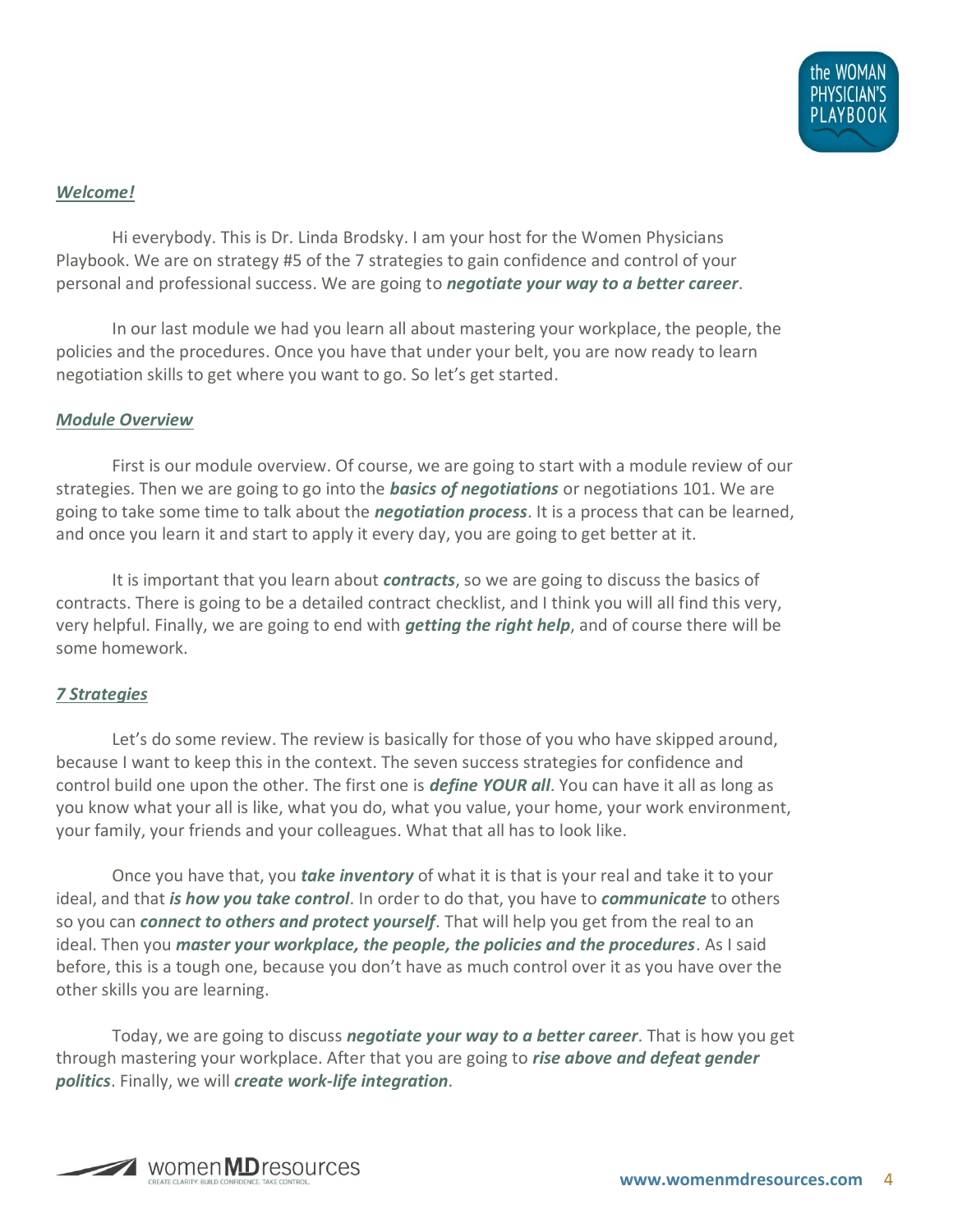

#### *Negotiations 101*

Let's start with negotiations 101.

#### *What is the definition of a negotiation? What does it mean to negotiate?*

It means to arrange or settle a situation by discussion and most importantly by mutual agreement. You come to an agreement to settle a situation. It could be something large or something small.

In essence, *this is a process*, and a process is a way to get from point A to point B with both parties believing that they are getting a fair deal. The important point here is to get from point A to point B with both parties believing they are getting a fair deal. It is also known as the "benefit of a bargain." A bargain means an agreement. You get the benefit of agreeing on something so there is no ambiguity or any bad feelings in a relationship. Everybody knows where they are coming from.

The process is a *series of discussions*, and that is how it happens. These series of discussions reveal expectations and objectives of the two parties relating to the situation that they have of mutual interest. You have to know what your *expectations* are and what your *objectives* are. It also helps to listen and understand what the party with whom you are negotiating expects and what their objectives are as well. If everybody's expectations and objectives are the same, it's easy. However, as we all know that is never the case.

#### *Negotiations 101*

To continue on to negotiations #101, I want to tell you negotiations don't occur just for a new job or to create a contract. We negotiate every day through the workplace, through the home and through interactions with our friends.

For example, getting help for a task, you negotiate to get that help. Asking for more resources. Negotiating with the nurse when taking care of a patient. And you negotiate in discussions with your partner and spouse every day. In other words, negotiating skills impact every part of our lives.

#### *Basic Principles of Negotiations*

Let's get some basic principles of negotiations right out in front. As we said before, you negotiate any time you want to go from A to B. You want to find out how you are going to travel from Buffalo to New York with your spouse on a certain date. You have to negotiate the time you want to leave and the airline you want to fly with, and you have to negotiate all the little details.

**You need to know your ultimate goal before you make your first move**. Unless you are very clear about what your ultimate goal or objective is at the end, and there are usually many objectives, you can't really make your first move. Your first move is your opening move, and all the moves after that are

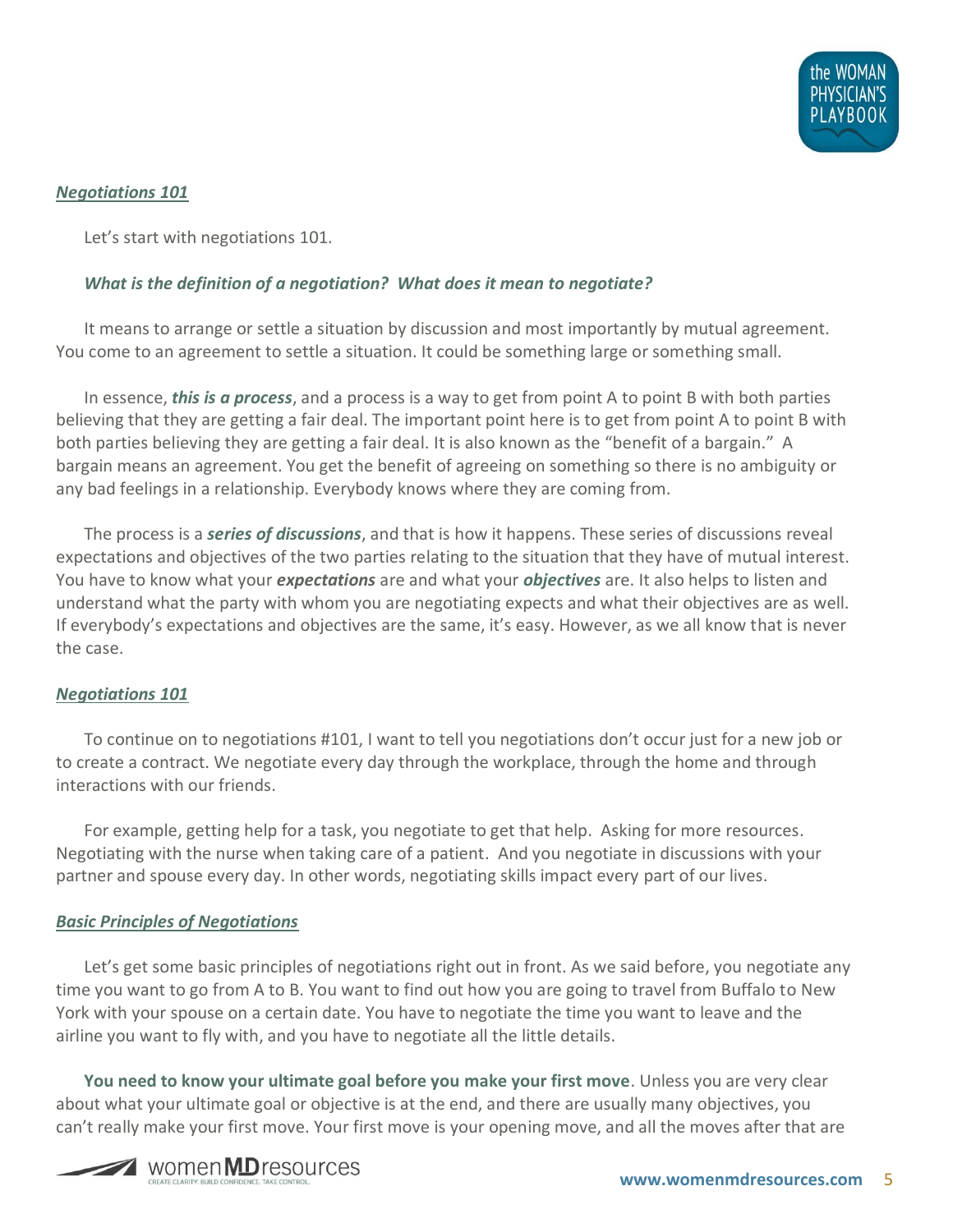

going to depend on an opening move just like in a chess game. It really is a chess game. If you are like me and don't play chess very well or know how to play it at all, this can be very difficult to conceptualize and then actualize.

*Once you have clarity on your ultimate goals, you work backwards* to bring the negotiations to the conclusion you are seeking. You set that ultimate goal and move backward through the process that you are going to move forward through in a few minutes. You find out that when you work this way you are going to find all the trouble spots. You are going to say "Gee, what happens if this happens? What happens if that happens?" For each trouble spot, you need to have a strategy for each one.

When you start by knowing your ultimate goal and before you make your first move, it allows you to keep your eye on the goal and not to get off the track. It is so easy to get off the track when something else is offered or put out there. If it doesn't match your ultimate goal, you are not going to conclude the negotiation successfully.

#### *Step by Step: Process for Negotiations*

Negotiations are a step-by-step process, and let's go through them one by one. To remember them, I have little icons that I think you will find enjoyable or at least memorable.

- First, *start off on the right foot*.
- You are always going to *do your homework*.
- You are going to then *create your prioritized shopping list*. What are all the things that you want ideally, absolutely need and think you need? That is your prioritized shopping list. We will talk more about how you prioritize it and how you use those priorities.
- You are going to *marshal untapped assets*. We talked about this before. That is way the whole idea of having YOUR all and understanding all the skills and the values that you bring to any situation needs to be clearly in your mind and if possible written on paper. This is the untapped asset that you are going to marshal during a step-by-step negotiation.
- Finally, *get the right help*. I am going to hammer this home because too many of us think that anybody can help with a negotiation. Bbut you have to get the right people, especially for the important contract negotiations in a new job.

#### *Start Out on the Right Foot*

So, let's start out on the right foot. How do we do this? We set the *right tone* by presenting the challenge as needing a solution that will be mutually beneficial. The challenge might be: "How do we come to an agreement so that we can work together?" We are going to need a solution that will be beneficial to both parties. How do we overcome the challenge in our operating room? We have a problem that needs a certain type of solution because we can't do certain types of cases. Who is it going to be mutually beneficial to? How is it going to benefit the hospital, the surgeon, the patient and the

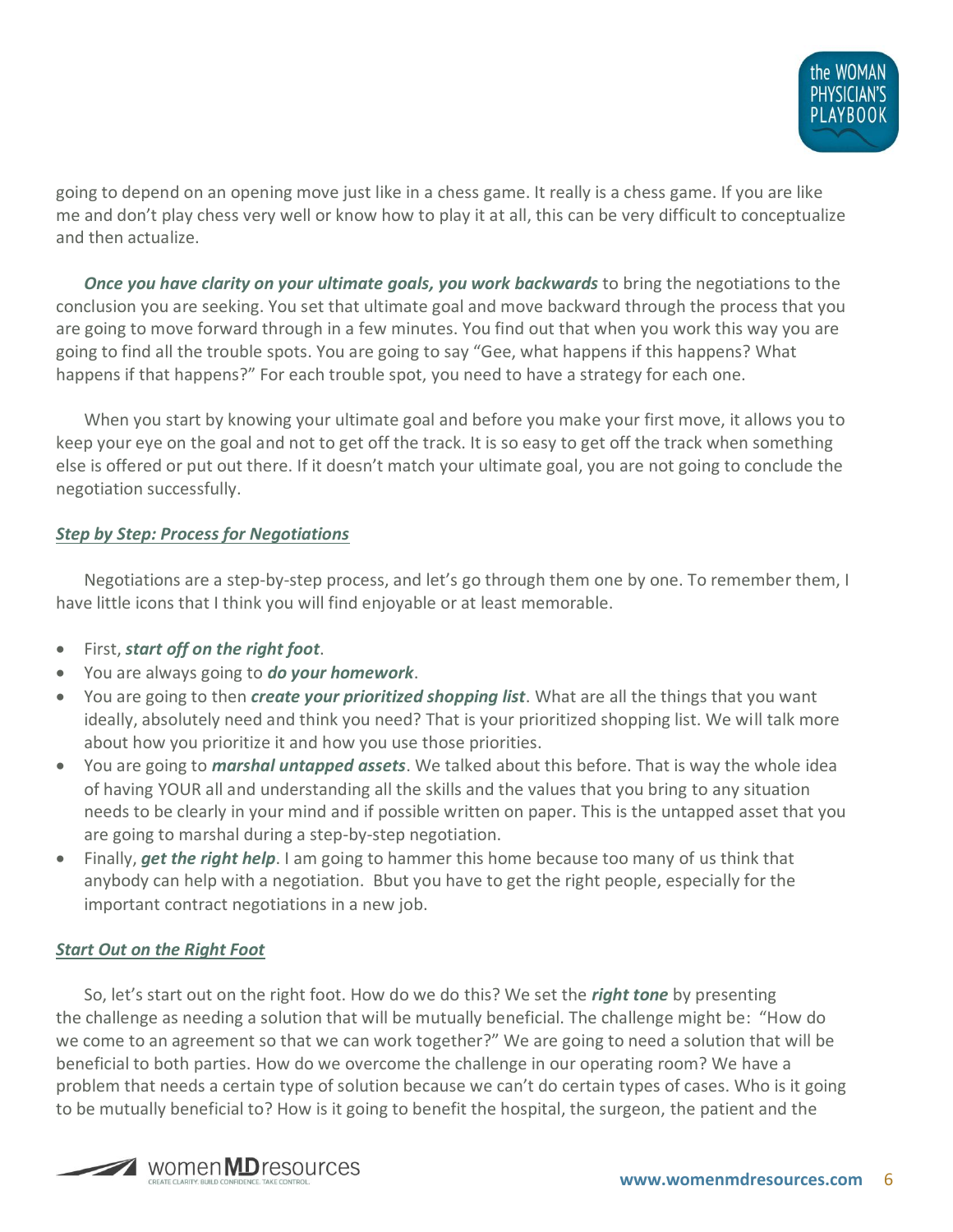

community? You have to present the challenge that needs a solution that will have benefit for the different parties.

Starting out on the right foot means understanding the process, *going back to the process and sticking to it*. Don't jump any steps and don't' skimp on any steps. Make sure all steps are as robust as possible so you are ready to begin the negotiation.

Even if it is something small, *make it a formal process*. Even if you are negotiating with your spouse or kids, you still should make it a formal process and try to frame it as a challenge. We have to all be satisfied, and that formal process is a process that we laid out. You don't have to say, "Oh, I want to start out on the right foot and do my homework and make my shopping list." You can do that quietly. It doesn't have to be out in the open, but it should be at least in your mind a formal process.

*Never, ever negotiate against yourself*. Always let the other person tell you what they think they want, because oftentimes you are going to find out what they want is much more, depending on which side you are coming from, then you were willing or thinking you had to do. You might start out in a better place than you would have put yourself in. It also gives you an idea where they are coming from and how far it is going to take to bring you together for a mutually beneficial agreement.

#### *Do Your Homework*

Process #2 is to do your homework. To do this you have to *understand what the people and the places you are negotiating with want*. You need to understand not just what you need and want but what they need and want. Sometimes it is a little difficult to get that out because you could get mixed messages or they might not want to tell you. As best as possible try to figure what they need and want. You can ask them.

You need to do your homework and understand *what they have*, because if they are lacking in what you bring this gives you a negotiating advantage. Understand what they have and what they bring to the table as much as possible. You might have to go and investigate this.

It's very important that you know the *worth of the job if you are looking for a job in the marketplace*. You have to look at what the compensation model is and what you are being paid. We are going to get into a few of these. Marketplaces are very local and can be as much as a small city, in a region, in a state, in a specific specialty and a specialty in one region versus another. The marketplace varies tremendously.

Knowing the worth of the job in the marketplace means doing a lot of homework. You have to go on to the internet, call your colleagues and go to your organizations and find out what is the worth of the job is in the marketplace. This also applies to negotiating with third party payers. What is the going community rate? Why should you get higher than a community rate when you negotiate, and if you are

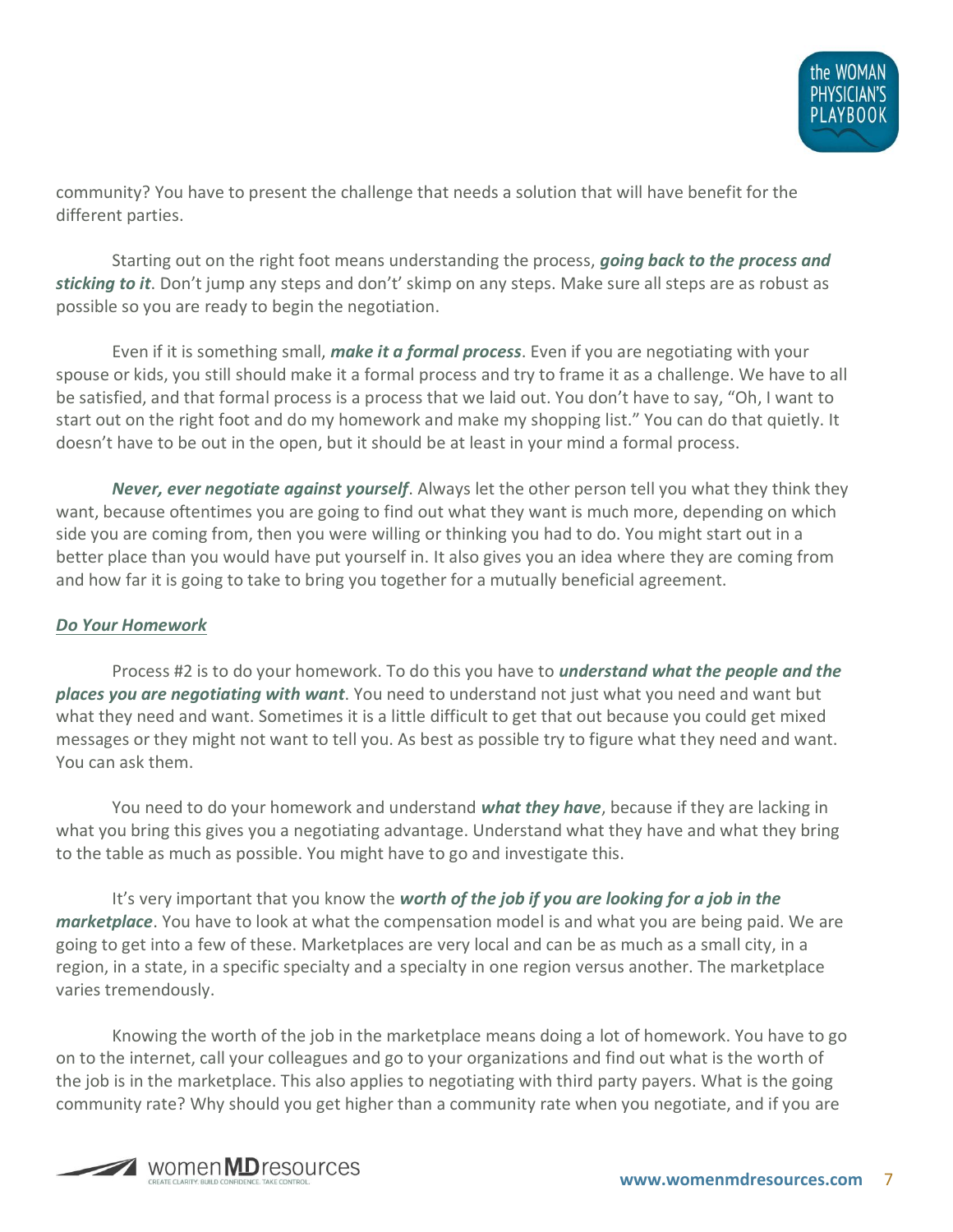

able to negotiate on your own? Know your worth in the marketplace in that geographic area whether it is with insurers or with an employer within a private practice or within an academic practice.

There is some information in academic practices offered through the American Association of Medical Colleges--AAMC. While this gives you a range between the  $25<sup>th</sup>$  and  $75<sup>th</sup>$  percentile, what it doesn't give you are the little hidden extras that faculty members get that aren't reported to the AAMC because they don't have a standardized reporting system that requires that everything be reported. If you use that data, you are likely to be underestimating your worth in the marketplace in that particular geographic area in that particular specialty

#### *Create A Prioritized Shopping List*

Number #3 is create a prioritized shopping list. This is where it gets to be fun. Create a list of what you need and what you want in every single area. We went through all of this before, and we are going to go through it again and includes your equipment needs, your space needs, your time needs, your personnel needs, things that you absolutely have to have and things you feel you need.

You prioritize this into your three categories *what you absolutely need, what you really want and what you would like.* You may be able to forgo what you want. Prioritize these, but *don't share your priorities* with anybody, because some of these are non-negotiable and others are "give- aways". Keep them to yourself until the right time. They don't have to know what is negotiable, what is not negotiable and what are the "give-aways." So keep this to yourself until the right time.

Quite frankly, *different career paths need different shopping lists*. If you are going to take one career path versus another you are going to need different shopping lists. For example, if you are going into a corporate administrative job where you are not building up a practice which you can take with you—kind of like your equity—you are going to need to have a parachute, a buyout. If you are on that career path, your shopping list is going to look a lot different than if you are working in a clinical practice.

#### *Marshal Untapped Resources*

We spent a long time identifying those things you bring to the situation that might not be readily apparent to anyone else but you and even sometimes not even to you. You have to *look at all the skills you have brought* and have probably kept a good record on your CV of all the skills and all the experiences you have had so that you can bring those experiences to the situation and use them as leverage.

You are going to say, "Here are my areas of special expertise and experience." Then you will *clearly communicate* what you bring to the situation and things that may or may not be apparent. You will try to pair them up with things that they need themselves. As you marshal your untapped resources, you are going to pair them up with things they might need.

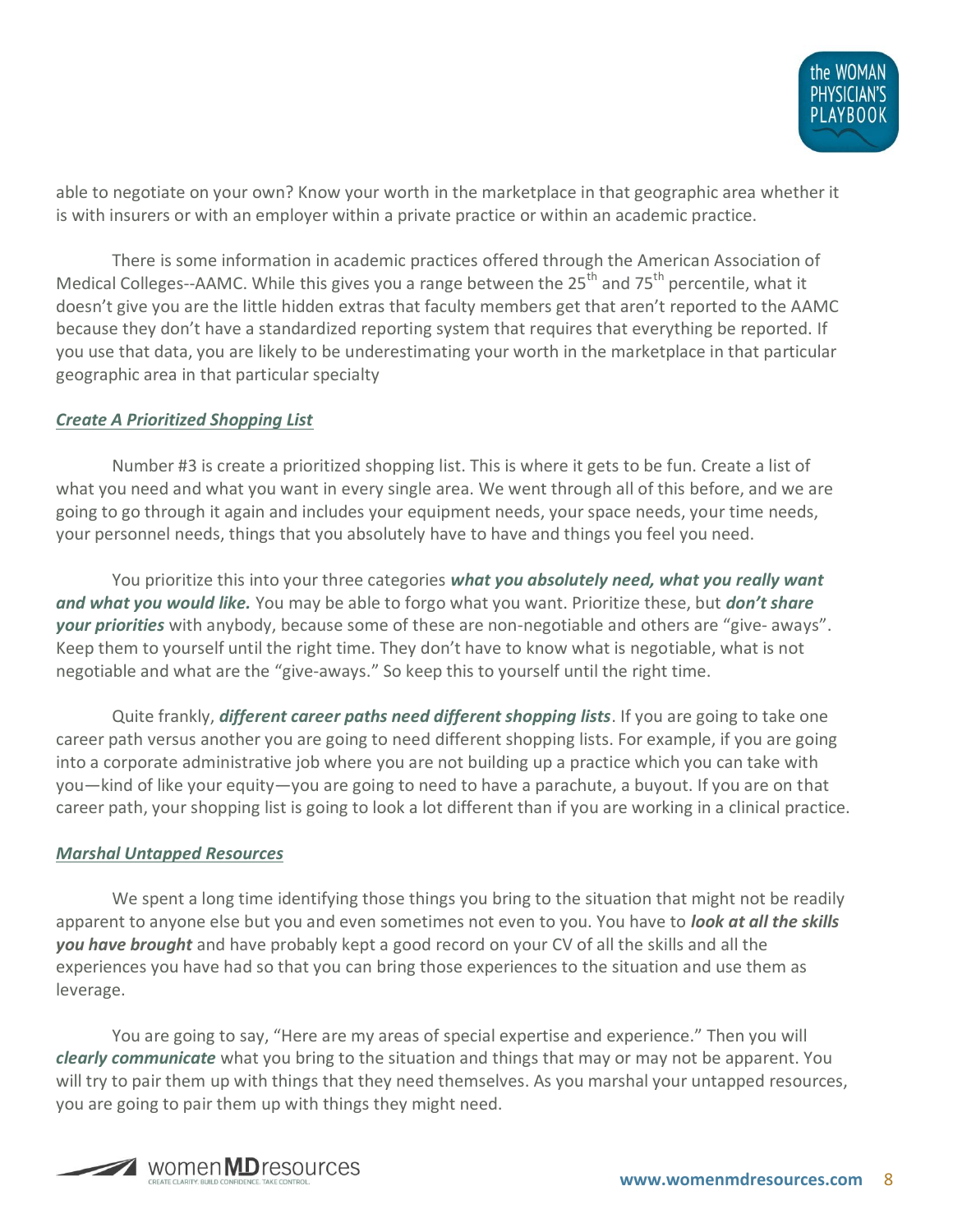

*For example, a hospital is opening a new Ambulatory Surgery Center, and they want you very much to come and work there. You are negotiating with them because there are other places that want you to bring your cases to that Center. You say to them, "I am interested in some administration and would like to have some say in how the Center is run. I would like be your medical director which I think deserves some compensation." You can then tell them where you have been before when you have done medical direction and what you know about ambulatory surgery, and that will communicate to them what you bring to the situation.*

Some examples of this are your administrative skills, your team experience, any research you have done, any participation in quality assurance and improvement, social media experience, compliance knowledge and many other resources that you bring to this negotiation.

#### *Get the Right Help*

Finally, get the right help. If you are negotiating for something in your department for a promotion or position, you get a colleague or a faculty champion. If you are negotiating your way out of a bad situation, definitely get a colleague or a champion faculty to help you. Find a senior partner who knows the ropes of the practice. You are negotiating a salary or negotiating getting into partnership, hopefully, there is a senior partner who knows the ropes of the practice. Some of them may be willing to help promote you. Some of them may hold back because they don't want to share, but if you can get somebody who is willing, wants you to stay and knows the ropes of the practice, that would be of great help to you. It will be the right help.

For a contractual agreement, I cannot emphasize enough that you need an attorney skilled in both contracts and health care. *You need a contract with protection going into and coming out of the situation*. Unless this attorney who not just reads the contact but is there at the beginning in helping you devise your strategy, you are not going to be able to get the protection going into and coming out of the situation without a lot of backtracking. So you want somebody with you at the beginning of these major contractual agreements. We cannot (and do not) stress enough that you must have *an exit strategy in place before you start*. I know this sounds very cynical, but 1 in 3 doctors or surgeons leave their first position within 1-2 years. Most of them do not have an exit strategy, and those years are wasted. So you must have an exit strategy in place before you start assuming that things might not work out. Frankly, getting the right help is not where you want to skimp. You want to get the best help possible.

#### *What Is a Contract and Why Do I Need One?*

Let's talk more about contracts. What is a contract, and why do I need one? A contract is an *agreement between two parties*. It can range from a letter to a much more formal and detailed document. In order for a letter or document to be contractual, that means legally binding, it has to have certain components. When you get a letter of intent, and they say that is all you need, unless it has the right components it may not be all that you need. You have to be attuned to this.

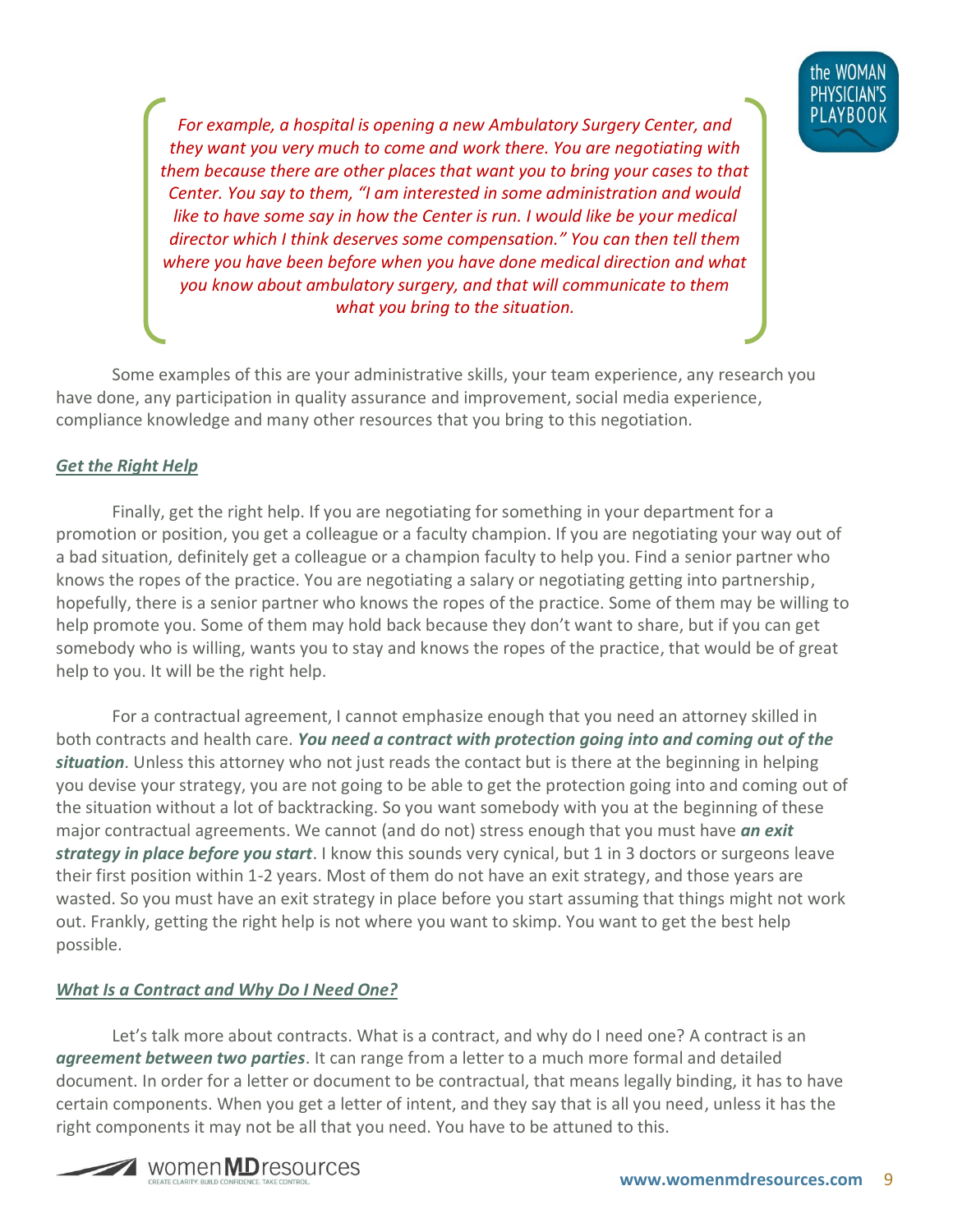

It sets forth what both sides want, need and expect, and it has to be *protective for both sides.* Both sides have to be protected in a lot of ways from each other and from other issues that might come up.

#### *What is a Contract and Why Do I Need One?*

It is a roadmap that guides the career advancement, and your career is going to advance no matter where you are whether you are in industry, private practice or academics. *The contract is a roadmap* and is going to help the way the career is going to advance. It should help you *achieve your goals.* The contract should clearly spell out what goals are expected, how you are going to achieve them and how the person with whom you are contracting is responsible to help you achieve your goals and what your responsibility is to achieve your goals.

Because things are spelled out, a contract *builds confidence*, and it is going to help you feel more confident about what you are doing because it is already spelled out. A contract *confers respect* to the relationship. You are respectful of one another's boundaries and one another's responsibilities. So it confers respect to the relationship.

#### *How Do I Get Started?*

How do I get started in the negotiation is the next logical question. The very first thing is *learn what they want*. You open the discussion saying--what is it that is on your mind? What do you want to get out of this process? What do you want by having me come on board? What do you need? Then understand what you need and want to know from them. They told you what they want, but then you have to ask yourself what do I need, and what do I want to know from what they told me? What else do I need to know? There is a checklist of what you need and want to know. The checklist will help you get started and includes a lot of stuff.

You are going to say: "There's no way I am going to get this stuff." Well, there is a way. It is called patience and going through the process. You are going to want to know in any organization its *governance of practice and how the institution or organization works*. How is it governed--The organization, the governance of the practice and the institution. How do they work? How are they structured? How will you fit into that structure? You are going to want to know practice productivity measures. How are you going to be measured on your productivity? How does that particular practice measure up to its productivity?

You are going to want to know *requirements for day-to-day practice*. Where are you going to be? Where are you going to spend your time, and what are you going to do during that time? Are you going to spend Monday mornings seeing 20 patients and Monday afternoons doing special procedures? Tuesday all day are you going to be teaching? Wednesdays are in the operating room. Thursdays you are

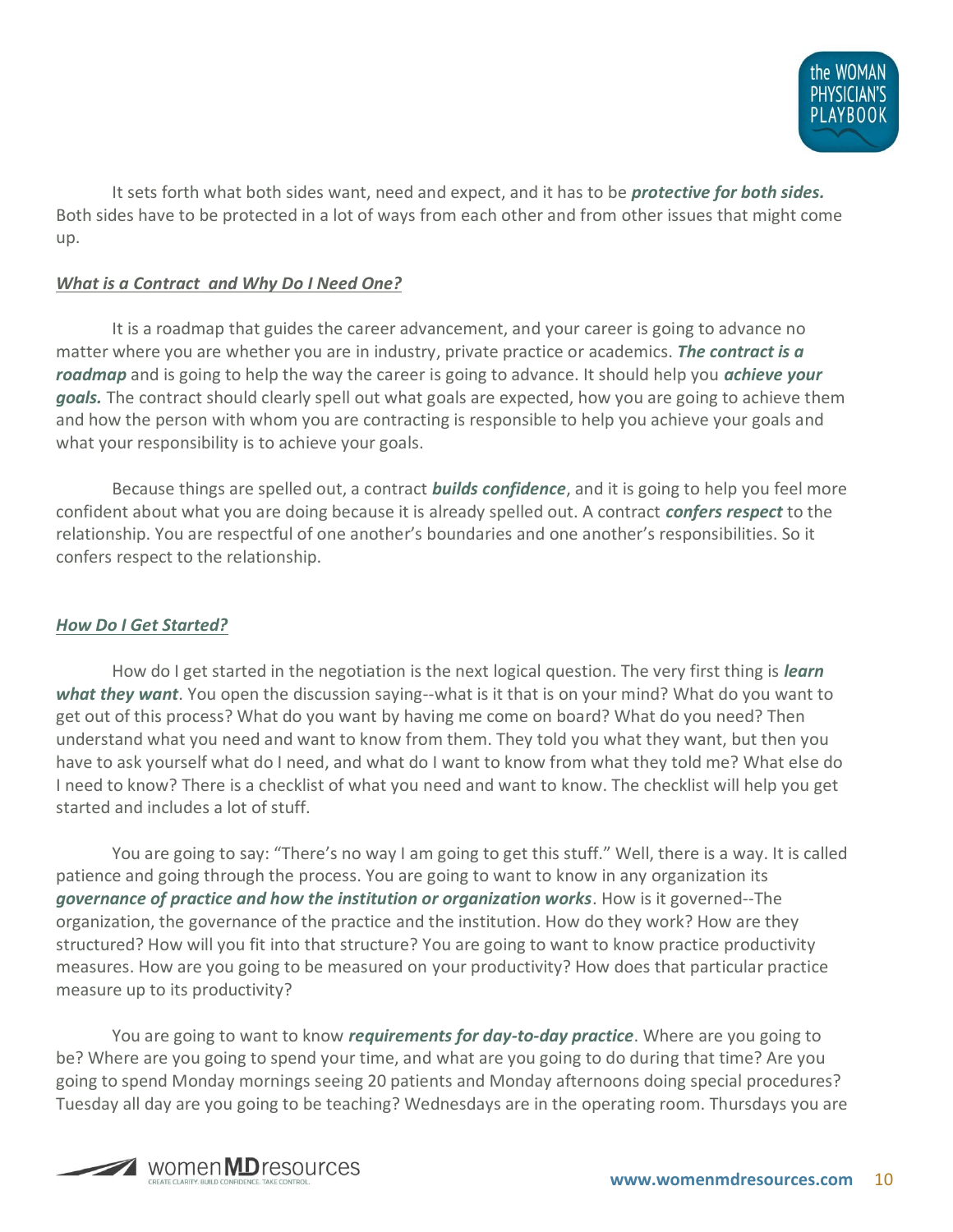

in meetings, but in the afternoon there is another clinic for the residents. You need to know what your day-to-day practice is going to look like.

You are going to want to know what the academic environment is like. Are you going to be given protective time for research? Are you on a clinician educator track and have protective time to develop a curriculum, or is this supposed to be done after hours? You need to find out these requirements. Of course, you are going to want to talk about compensation issues. As I said before, compensation issues for academics are very complicated, because oftentimes you are being paid by the university, and it is not a full salary. You are usually being paid by the hospital that controls the graduate medical education or GME money that compensates you for training residents. Whether that money comes directly to you or goes to you through the university or the hospital contract because you are now a hospital employee depends on the situation.

Of course, the *compensation issue* of how much of the money you make from seeing patients comes back to you and goes to other places such as the Dean's tax, Chair's tax and overhead costs. Compensation issues have to be very much worked out, and they are not very easy. In a private practice, there is the same thing. Where are the revenues streams? Do you get to participate in alternate revenue streams in the practice that you do such as dispensing of equipment. If you are in sleep medicine, you have part of overseeing how the CPAP machines are dispensed. There are other checklists that you have to get to understand what you need and want to know about that organization.

#### *Checklist: Governance*

Let's talk about the governance, because this is very important. Who is in charge? You want to meet that person and want to know who that is. You want to talk to them. Who makes the decisions, and what do they make decisions about? So who are the decision makers? There may be several decision makers, and you want to know who they are, what they are about and what decisions they make are about.

What are the lines of communication? That is the hierarchical structure we discussed in our last module. You are going to find out before you get to negotiations, what are the lines of communication? If I need this, who do I go to? If I need to talk about that, who do I go to? If I am having problems, who am I going to be hearing from? You are going to want to know what the criteria for advancements are whether it be for a partnership in a practice, academic rank or leadership positions. You are coming in as a Chair, and you might want to know what is the next leadership position? You might aspire to be a Dean. You might come in and say what are my requirements that will put my leadership position as Chair lead to a Dean's position?

Are there different types of partners or positions of control? How is it structured? Are there senior partners, associate partners, junior partners and just associates? Each one of them has different responsibilities, different decision making rights and different compensation. Is there an administrative team? If there is, you want to meet them and see what the people there are like. What do they do for

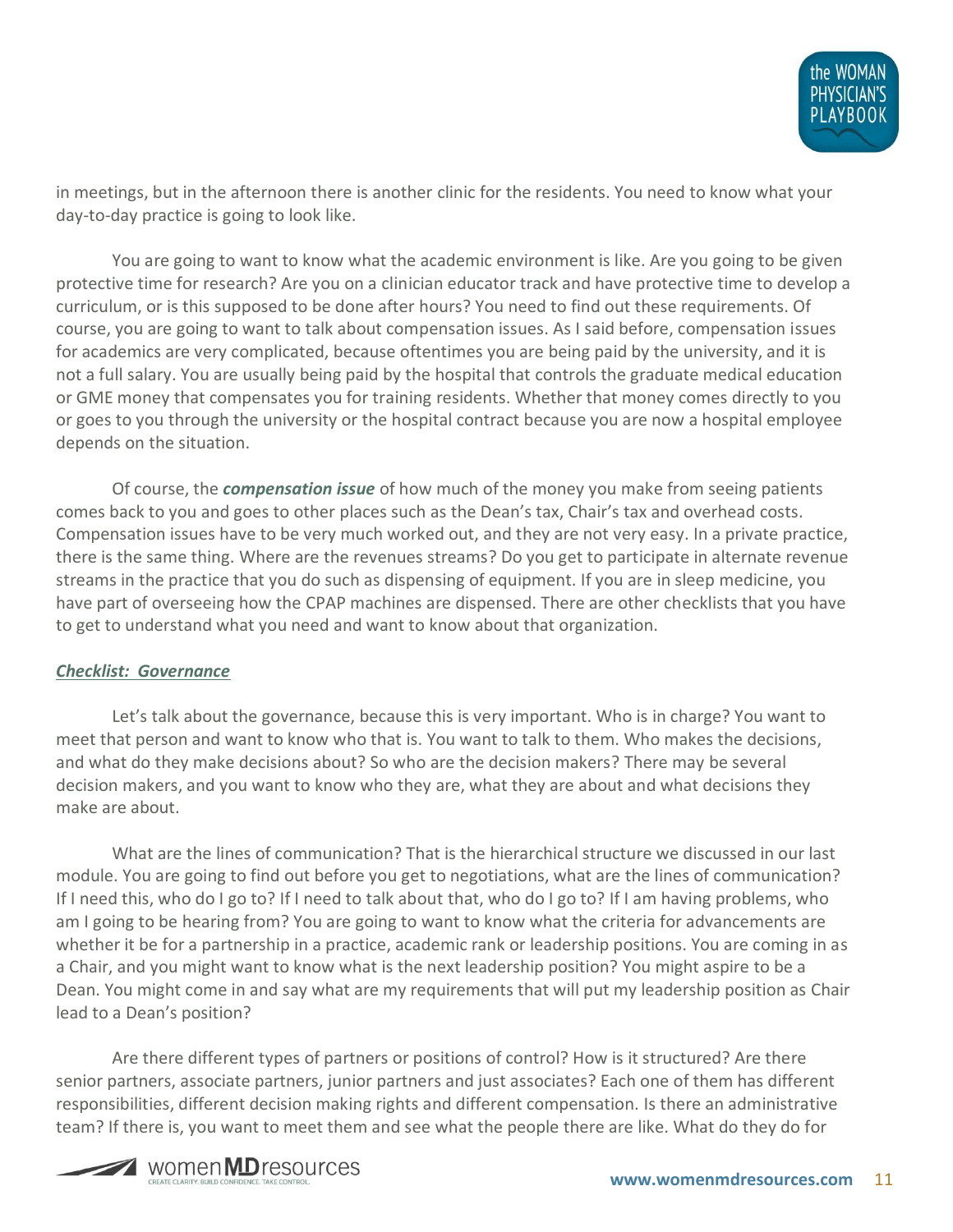

you? Who is on the team? Who owns the practice? Who controls the faculty practice plan? These are related issues. You are going to want to know do I have input to my staffing, and who are they, and how much input do I have? This is part of governance at the very, very on the ground level. Of course, is there a buy-in to join, and is there a buy-out when you retire or leave? That is the governance check list.

#### *Checklist: Practice Productivity*

We talked about practice productivity, and there is a checklist for this that you want and need to know. What is the practice's or the department's productivity? I know of one department who was in bankruptcy for many years, and people had to take cuts. Are you going to join that department? I don't think so. You are going to want to know what the practice's productivity is. Are they bringing you in on a shoestring, or are they solvent enough so that you can be brought in with room to spare if it takes a little while longer for you to take off.

*What are the revenue streams and the funding sources*? Do they come from state lines or salaries because you are in an academic or state institution? Do they come from patient revenues only? Do you get rent because you own a building and rent part of it out? Do you own any of the ancillary services that might be useful to your patients or to other patients? Do you need to know what the revenue streams are and the funding sources, and how do they get distributed?

*What is the patient mix?* This can be very important if you are coming into a practice, because that is going to tell you what the payer mix is going to be and what they are paying. Whether you see a patient as a new patient, and they have one type of insurance versus another, you are going to get very different reimbursements. That can affect how that practice works. You can be the busiest practice in the area, but if you are only servicing low income families at Medicaid rates, you are going to be working very hard and not be able to have the revenue stream that you need to say pay off your loans which I am sure for the medical students and residents is of great concern.

That takes us to what are the *insurance reimbursement rates*? You need to know this. It does vary—Medicare is not the same everywhere, and Medicaid is not the same everywhere and neither are the different insurances. Is there a faculty practice plan? Please ask to see the exact document, and read it carefully. It is going to tell you how much of the money you are earning from your clinical practice is going to be redistributed to other people. You don't want to be caught short that you are really giving away most of what you earn. If the majority of your revenue, your compensation, comes from your practice and you are giving away most of it, you are going to be working very hard and soon become very resentful. Is any practice financially stable? You can look at the books with someone knowledgeable. Ask to look at the books and make sure it is with someone knowledgeable—someone with a health care business background or a business background. There are many different services, and you get people with accounting degrees as well. You want to know what the ancillary revenue streams are and how they are allocated.

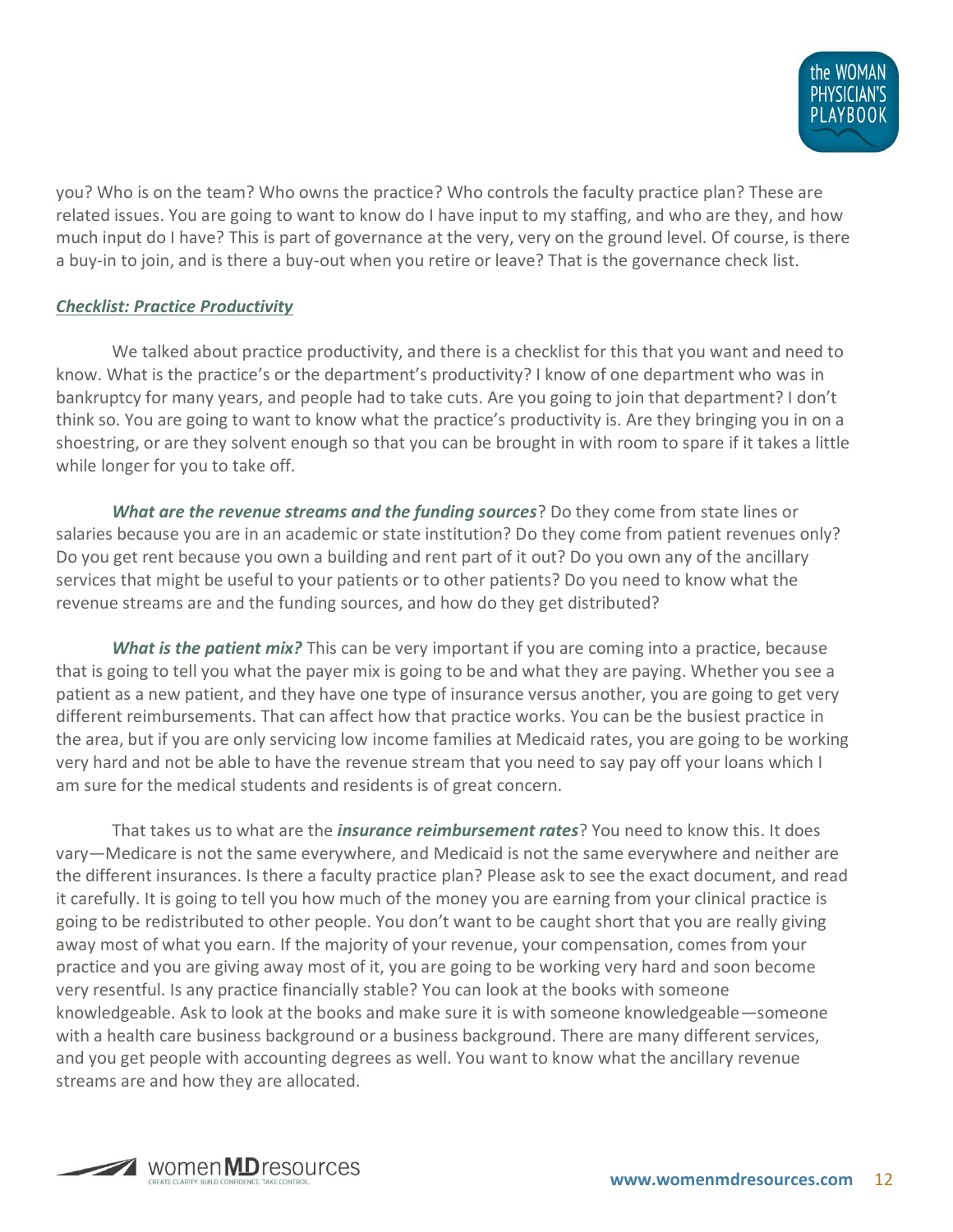

Finally, are there any *compensation agreements for people who take on additional administrative duties*? Is there compensation for medical directors in hospitals, someone who does a lot of administration in the office, or someone who has special expertise in compliance and takes care of the compliance issues for the office? Find out if there are special compensation agreements for medical directors and others who do special jobs.

#### *Checklist: Requirements for Day-To-Day Practice*

The next checklist is the requirements for day-to-day practice. This day-to-day practice is what makes your life happy or not. Are there *sufficient staff* such as secretaries, medical assistants, special nurses and technical support to help you do your work efficiently so you are not doing a lot of busy work such as making appointments, making routine calls back to patients and tracking down laboratory tests?. Are there sufficient people to help you do your work?

Is there an *electronic medical record* in a practice management system that is all electronic? This is an absolute must in today's world. It helps you get paid faster, helps you keep track of patients and helps you see the health of your practice.

*Equipment*—What kind of equipment is there? Look at the type and condition of the equipment. We discussed this when we talked about the workplace environment and having your all. What should that workplace environment look like? So, you need to look at the type and condition of the equipment, and is there enough of it.

*Space*—I cannot tell you how important it is to know how many rooms you are going to work from, how often and where. You have to have enough rooms so you can see enough patients and actually be seeing patients simultaneously if there are procedures to be done and tests to be done during the office hours or other things. You have to have enough rooms so the nurses can prep the patients, so when you come in a lot of the things such as the vital signs and updating of the charts can be done. You need to know where your space is and how often you are going to be there, because this speaks to the issue of traveling. How often are you going to be at the more sought after places that the practice offers?

It is essential to *know your day-to-day schedule*—how much time in the clinic, how much time in the operating room or the procedure suite, how much time in administrative work and how much time to travel?

How much time do you get for *other things* such as continuing medical education and research or whatever it is in the particular job you are looking at? Does the schedule have time for academics or lifelong learning? Do you get to go to conferences? Is that part of the culture of the private practice? How much time do you get to go to conferences? Even in academic practices, I know one academic practice that gets five days a year. That is really not enough to build up a truly academic career. One meeting will take your five days, and you really need to belong to multiple societies.

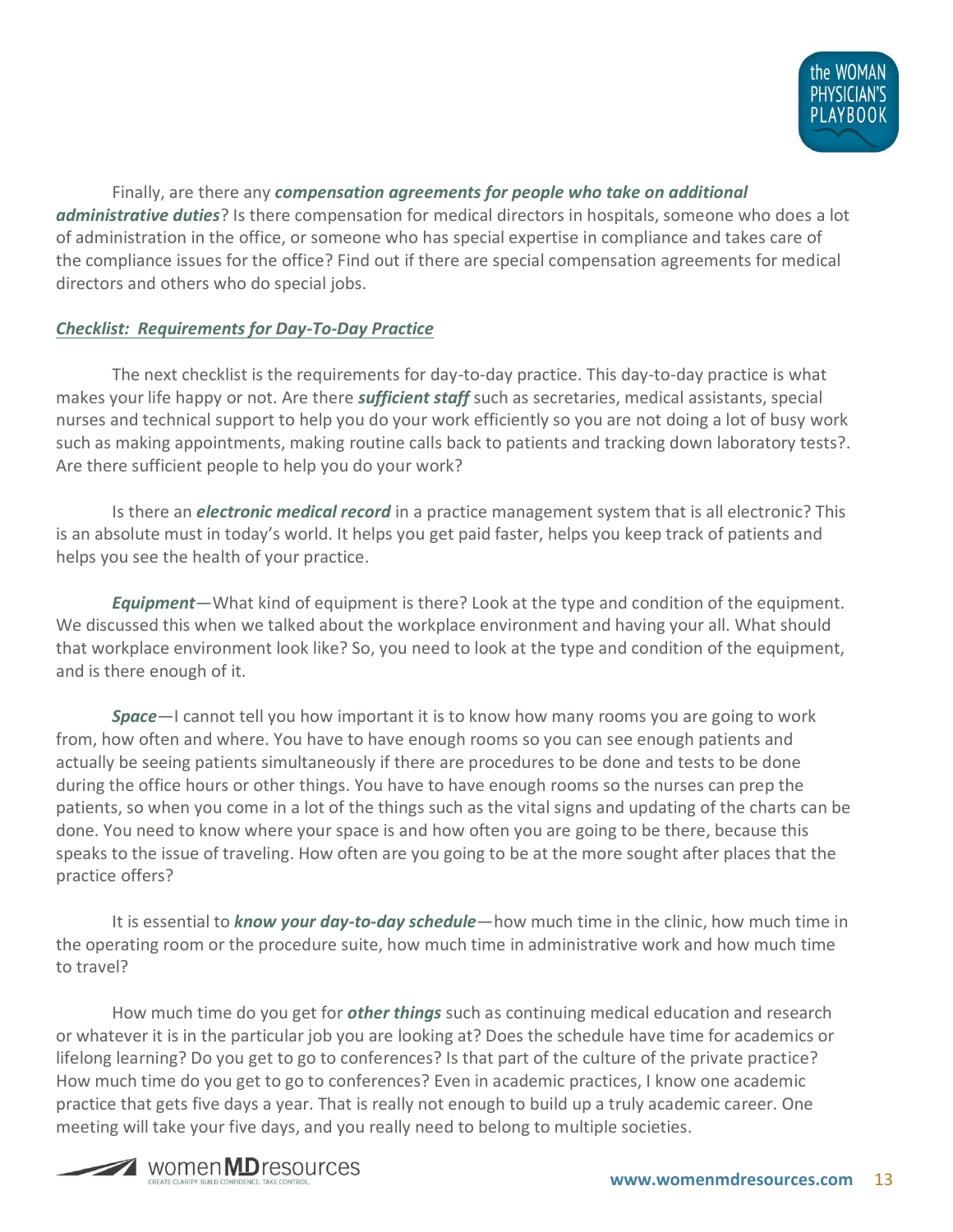

What are the *call responsibilities*? I know of nothing more divisive than call responsibilities. These should be mapped out at the beginning and should be in writing, and you should hold to the call responsibilities. You must take your call and make sure you are not given excessive call. Occasionally there is some room for expansion and contraction depending on what other people are doing, particularly if you taking time off having a baby or to take care of a parent. You are going to have to be a little flexible about the call.

> *When I had all three of my children, I made up every single call night that I missed during the time I took off. That was very much appreciated by the people with whom I worked, but I did not do it all at once. One situation was for the older children when I wasn't a resident I took call over 3-4 months and took extra call days to make up for it. When I was a resident, I took extra call before I had the baby. Make sure you take your call responsibilities. I did have one psychiatrist who came to me who had three months of medical leave after her baby, and then she arranged for another month of an elective which she could do at home and then take care of her baby. During those four months she did not take call, and when she got back she met a lot of hostility because she balked at making up her call responsibilities. This was not a good idea. Finally, she did come to an agreement. She negotiated with her fellow residents and her fellow fellows how she was going to make up her call responsibilities. We had a long talk about this. Since the call was from home and her husband was home, I felt that these are her future colleagues. You want to depend on them.*

So, what are your call responsibilities and live up to them.

How are patients allocated for practice building? Do all the new patients go to the senior partners, or are they fairly distributed? Do more new patients call on Mondays and get scheduled with a certain partner or on Tuesday with so and so? Well, you might think that is fair, but more new patients call on Mondays then say Tuesdays or Wednesdays. That might need to be rotated, and you have to look at that carefully.

#### *Checklist: Compensation Issues*

Let's talk about the checklist for compensation issues. This is often hard to determine, because first you have to determine the *fair market value by specialty, by region and of course by job*. If you are going to be a Chief of Service at one of the top ten children's hospitals, you need to know what the Chief of Service at the children's hospitals make and then blend it with what is going on in your region

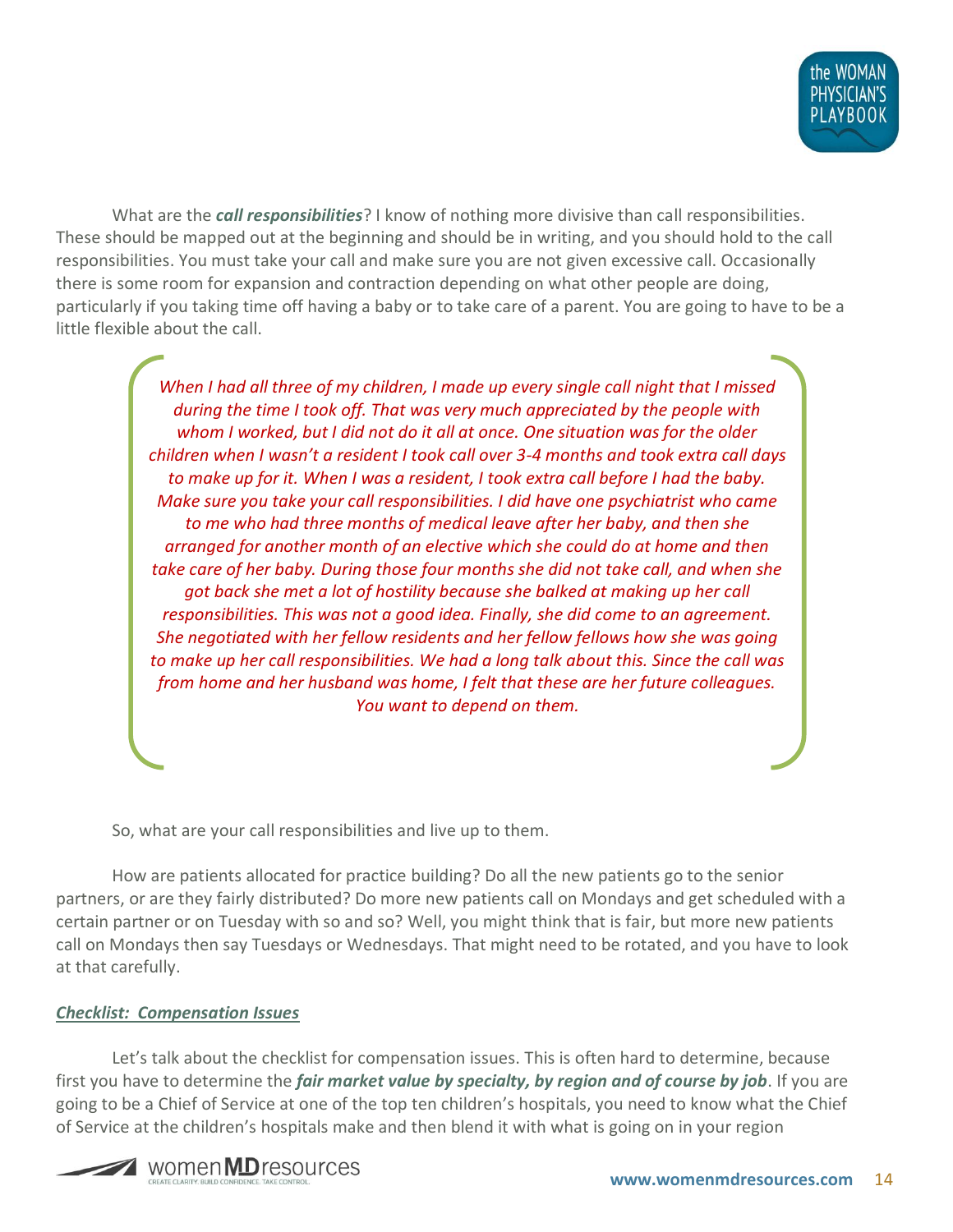

especially if any one of those hospitals is nearby or similar hospitals nearby. Determining fair market value can be a little tough especially for the more esoteric specialties and jobs.

You want to find out about *bonuses*. Are they available and on what basis?

Of course, there are the *perks*. Is there a car allowance, a phone allowance or a travel allowance? Do they take care of licensing and society memberships, and if so how much? How about books and journals? I understand that a lot is on line now and may not cost as much, but you are going to want to have some books and some journals, and even on line there is a cost for these things.

How do you get to be in the *pension and profit sharing plan*? These are usually set up before you get there, but hopefully you get maximum ability to put away tax-free as much money as possible every year. How long does it take you to become invested in the pension and profit sharing plan?

Are there are *health and dental benefits*? What do they look like? How much do you have to pay in? What are the co-pays? What is the cap? Do you get out-of-plan health benefits? So look at this carefully.

Does your job supply any *insurance*? Is there life insurance, and most importantly is there disability insurance with details? The *most important insurance is malpractice insurance*. There are two basic types of malpractice insurance and one is occurrence versus claims made. Occurrence policies cover you for your life no matter when the malpractice claim occurs and is more expensive. A claims made policy is much less expensive but is only for the time that you hold the policy. Say you hold the policy for a year, and the claim is made during that year, that's fine. If the claim was made after that year that you held the policy, unless you paid a tail, an amount of money after the insurance policy was up, you might not be covered. You have to find out if you have a "claims made" policy, and who is responsible for the tail. Is it your employer or you if you are joining a practice, a group or a university?

Of course, you want to know about your *paid time off and vacation*. Some practices say "well you have six weeks off" and that has to include everything. Others have different kinds of arrangements. I know of one radiology practice where everybody has to decide what eight weeks they are taking. They are allowed to take one week at a time and is always a Saturday to Saturday, and they must know a year in advance. I find that very, very limiting and would drive me crazy. However, that is the way they do it in that group. So find out how they do this and how you accrue time off and vacation time.

#### *Checklist: Other Issues*

Let's go through the checklist of other issues. These are very important. You want to know if there is a *termination clause.* What can they fire you for if you are joining a group practice and there is a contract? Are there any *restrictive covenants*? Ideally, you don't want any restrictive covenants. You don't want them to say that if you leave them you can't practice in an area for a certain amount of time and a certain amount of mileage. Restrictive covenants are not enforceable in some states, or they have

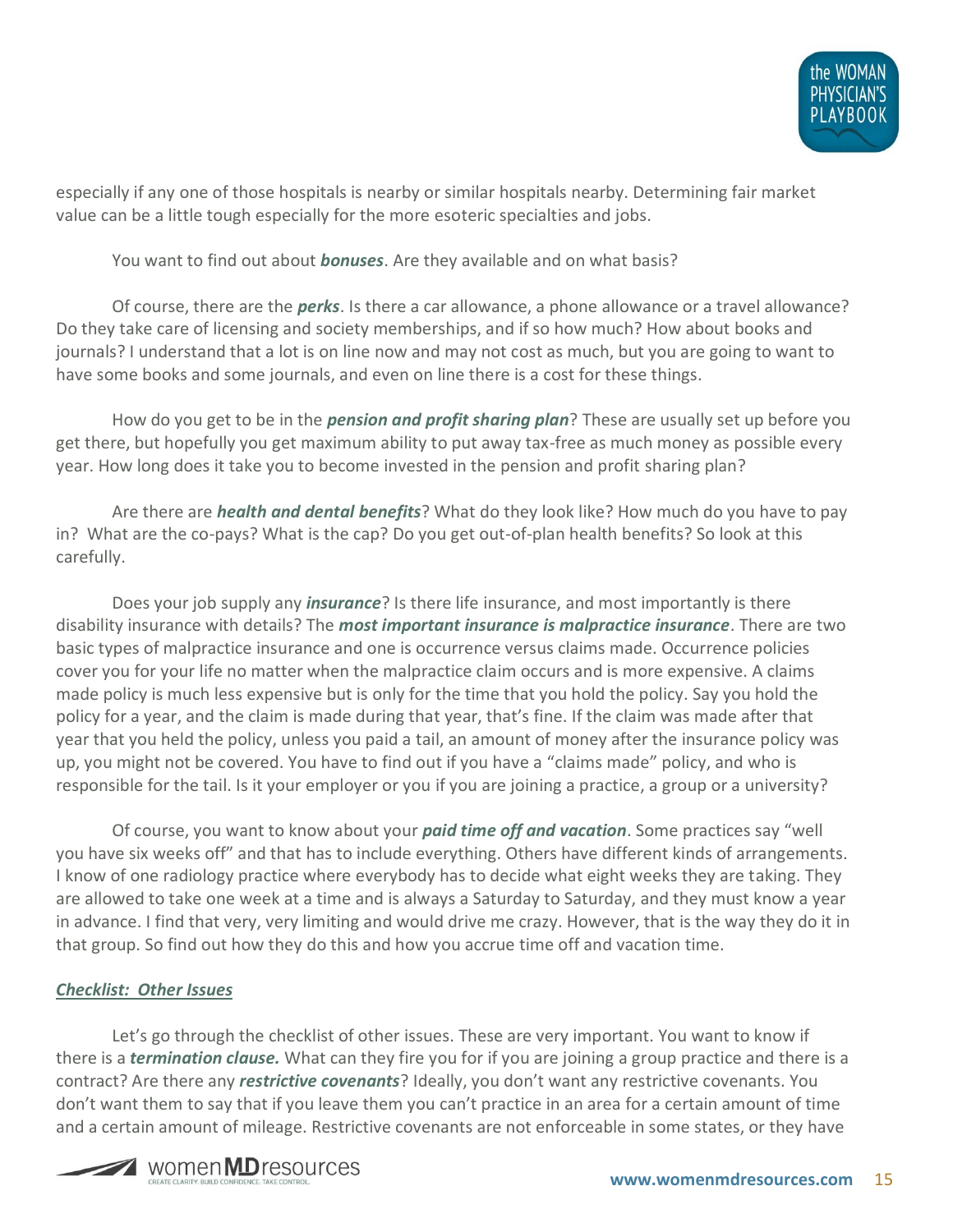

to be of a limited time or a limited space enough to say that you cannot practice within 200 miles or something like that. You want to make sure there are no restrictive covenants.

You want to know if there are any *restrictions on outside income* like if you are consulting for a pharmaceutical.

Another issue you want to know is what are the *family leave policies*. We talked about FMLA in our last module—mastering the workplace environment. I told you about family leave policies and how you have to go about finding out whether they exist (and they have to exist), and whether anybody takes advantage of them and what is the reaction when they do.

*Health-dental benefits*—we discussed this in the other compensation issues.

*Policies and procedures*—you need to know the by-laws of the partnership, the by-laws of the department and the by-laws of the university faculty depending on where you are going. You probably want to see the manuals for employees to see what kind of work environment is being provided and the people who are going to be working for you. You want happy workers. You want to see what they are being given and how they are being treated.

#### *What Does the Right Help Look Like?*

Now that we have gone through the checklist, you are going to want to know what does the right help look like? How am I going to get to helpers? Like physicians, attorneys have specialties.

Before we get to this, you can help with this by talking to knowledgeable people or talking to people who are in the field of recruiting. You can talk to people who have the data. That is some of the help you are going to need to gather up this information.

Once you gather it, you are going to get ready to start to negotiate, and you are going to need an attorney for big contract negotiations. As I said, like physicians, attorneys have specialties. They have experience in negotiations, and not all attorneys do especially well with these kinds of negotiations. They need to have experience in contracts. Having your sister-in-law who is an elder care attorney and does not have experience in contracts is not going to be helpful.

Attorneys who have experience in health care law and understand the ins and outs of what is happening in health care law—the Stark Laws, the laws that govern the relationships between hospitals and others. What is happening in compensation models for physicians who are working in hospital settings that are not employed by the hospitals? You are going to want someone who wants to be involved before the negotiation begins and who is going to find out what it is that you want and need so that person can help you put together the strategy and the process where you start with your objective and work backwards from what you have to get to your objective, figure out what those people have and what their objectives are and how they want to get from their objective to your objective from what